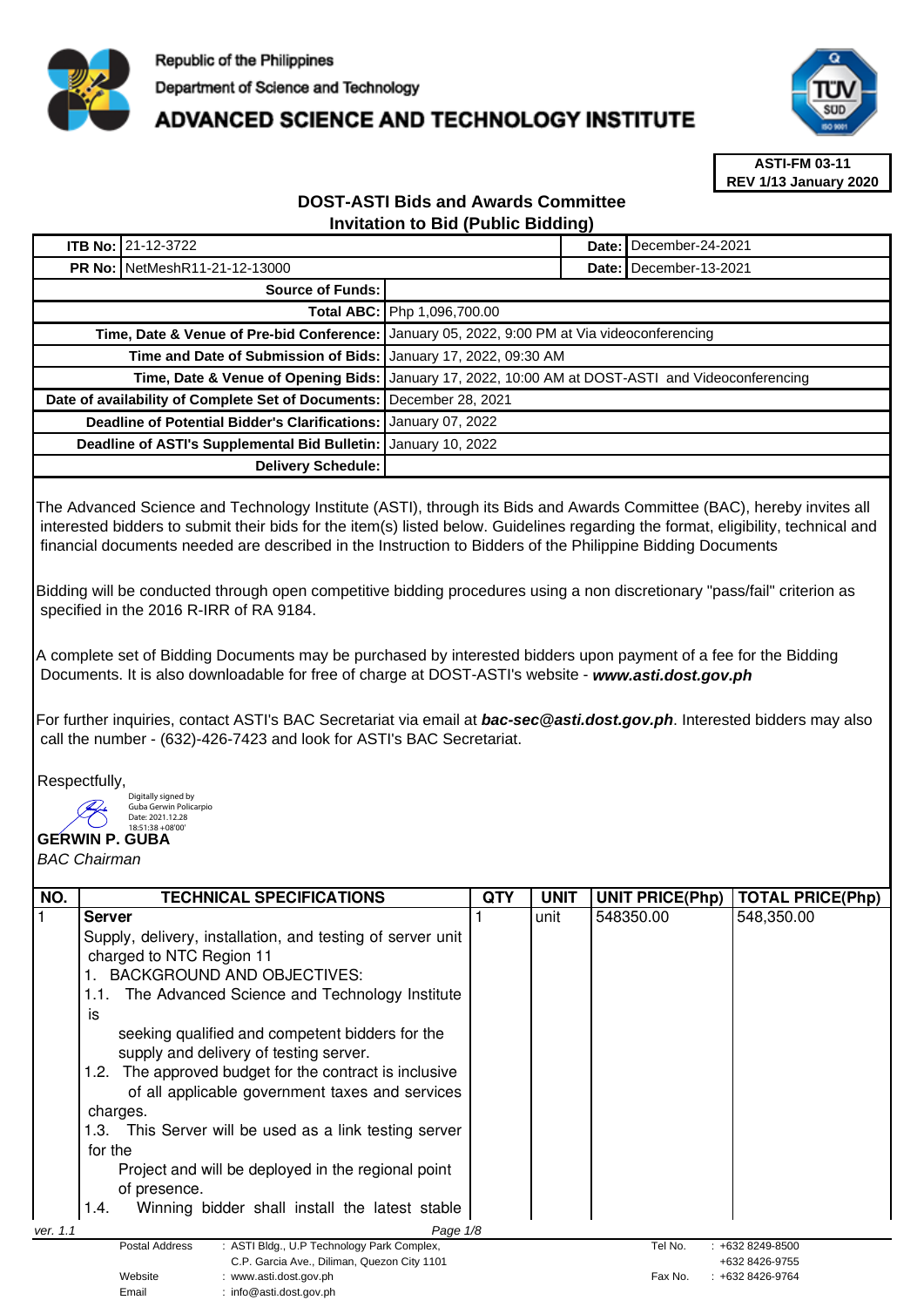| version                                                                                           |  |
|---------------------------------------------------------------------------------------------------|--|
| of Ubuntu Operating System (OS)                                                                   |  |
| 1.5. The technical specifications indicated herein are                                            |  |
| minimum requirements unless otherwise specified.<br>1.6. One (1) unit of Server                   |  |
| 2. TECHNICAL SPECIFICATIONS:                                                                      |  |
| 2.1. Processor                                                                                    |  |
| 2.1.1. Four-core Intel Xeon Processor E5-2637                                                     |  |
| v4 3.5.3 7GHz Turbo or equivalent                                                                 |  |
| 2.2. Memory:<br>2.2.1. Four (4) x 64GB DDR4 ECC LRDIMM 2666,                                      |  |
| 1.2V, corrects single-bit errors and                                                              |  |
| detect double-bit errors (using ECC memory)                                                       |  |
| 2.3. Disk:                                                                                        |  |
| 2.3.1. Two (2) x 1.92TB or larger SATA Enterprise                                                 |  |
| 2.5" SSD 6.0Gb/s<br>2.4. SATA:                                                                    |  |
| 2.4.1. With Hardware RAID Support (RAID 0,1,5,10)                                                 |  |
| and with support for Software RAID                                                                |  |
| 2.4.2. SATA3 (6Gbps) via C612 Controller                                                          |  |
| 2.4.3. SATA DOM Power Connector                                                                   |  |
| 2.5. Drive Bays: Two (2) x 2.5" Drive Bays                                                        |  |
| 2.6. Network:<br>2.6.1. Dual Port Gigabit Ethernet                                                |  |
| 2.6.2. Virtual Machine Device Queues reduced                                                      |  |
| I/O overhead                                                                                      |  |
| 2.6.3. Support 10Base-T, 100Base-TX, and                                                          |  |
| 1000Base-T, RJ45 Output                                                                           |  |
| 2.6.4. Two (2) x RJ45 Gigabit Ethernet LAN<br>Ports (on-board)                                    |  |
| 2.6.5. One (1) x RJ45 Dedicated IPMI LAN port                                                     |  |
| (on-board)                                                                                        |  |
| 2.6.6. Two (2) Port 10Gb Ethernet with SFP+,                                                      |  |
| Low-profile (add-on, with needed riser, Linux                                                     |  |
| Driver)<br>2.7. AC/DC Redundant Power Supplies                                                    |  |
| 2.7.1. 400W 1U Redundant Power Supplies with                                                      |  |
| <b>PMBus</b>                                                                                      |  |
| 2.7.2. Total Output Power: 400W                                                                   |  |
| 2.7.2.1. Input:                                                                                   |  |
| 2.7.2.1.1. 100-240Vac / 6.0 - 3.0A / 50-60Hz<br>2.7.2.1.2. 200-240Vdc / 3.4 - 3.2A (CCC Only)     |  |
| 2.7.2.1.3. Certification: Platinum Level Certified                                                |  |
| 2.8. Input / Output                                                                               |  |
| 2.8.1. One (1) x VGA Port                                                                         |  |
| 2.8.2. Two (2) x COM Ports (1 rear, 1 header)                                                     |  |
| 2.8.3. Two (2) x RJ45 Gigabit Ethernet LAN Ports<br>2.8.4. One (1) x RJ45 Dedicated IPMI LAN Port |  |
| 2.8.4.1. USB:                                                                                     |  |
| 2.8.4.1.1. Two (2) x USB 3.0 Ports (rear)                                                         |  |
| 2.8.4.1.2. Two (2) x USB 2.0 Ports (rear)                                                         |  |
| 2.8.4.1.3. Two (2) x USB 3.0 Ports (front)                                                        |  |
| 2.8.4.2. DOM: Two (2) x Super DOM (Disk on Module)<br>Ports                                       |  |
| 2.9. Expansion Slots:                                                                             |  |
| 2.9.1.1. PCI-Express                                                                              |  |
| 2.9.1.1.1. Left Riser: Two (2) x PCI-E 3.0 x 16 slots                                             |  |
| 2.9.1.1.2. One (1) x PCI-E 320 x 8 LP Slot                                                        |  |
| 2.10. FANS:<br>2.10.1. Four (4) x 40x56mm PWN Cooling Fans                                        |  |
| 2.10.2. Two (2) x Optional Fans for AOC Cooling                                                   |  |
|                                                                                                   |  |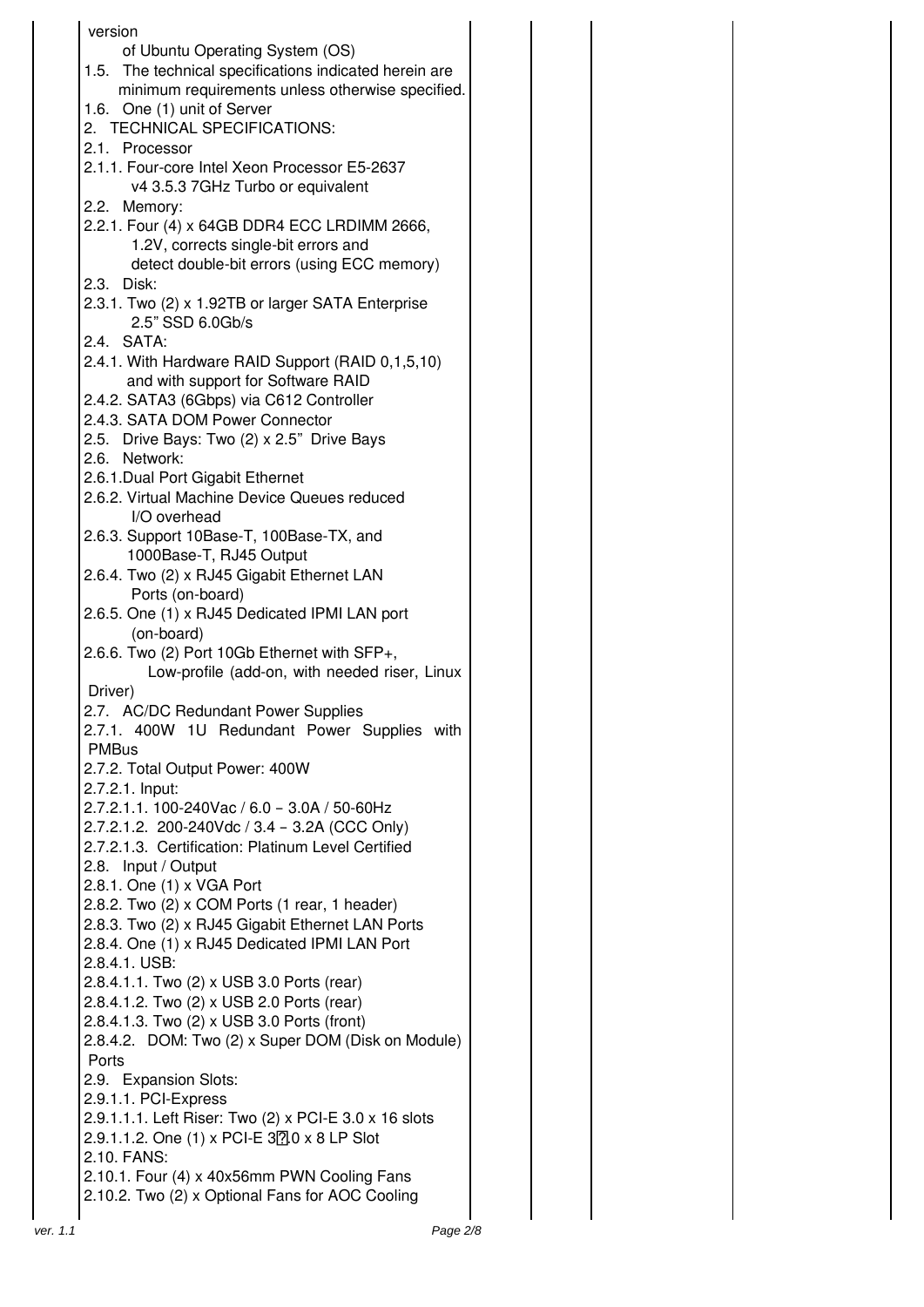|          | 2.11. BIOS:                                                                                         |
|----------|-----------------------------------------------------------------------------------------------------|
|          | 2.11.1. 128Mb SPI Flash EEPROM with AMI BIOS                                                        |
|          | 2.11.2. Hardware BIOS Virus Protection<br>2.12. Management:                                         |
|          | 2.12.1. Software: IPMI (Intelligent Platform                                                        |
|          | Management                                                                                          |
|          | Interface) v2.0 with virtual media over LAN and                                                     |
|          | <b>KVM-over-LAN Support</b><br>2.12.2. Power Configurations: ACPI/ACPM Power                        |
|          | Management                                                                                          |
|          | 2.12.3. Main Switch Override Mechanism<br>2.12.4. Power-on mode for AC power recovery               |
|          | 2.13. Operating Environment / Compliance                                                            |
|          | 2.13.1. RoHS Compliant                                                                              |
|          | 2.13.1.1. Environmental Spec:                                                                       |
|          | 2.13.1.1.1. Operating Temperature:<br>2.13.1.1.1.1. 10 Degrees Celsius to 35 Degrees                |
|          | Celsius                                                                                             |
|          | (50 Degrees Fahrenheit to 95 Degrees                                                                |
|          | Fahrenheit)                                                                                         |
|          | 2.13.1.1.2. Non-Operating Temperature<br>2.13.1.1.2.1. -40 Degrees Celsius to 70 Degrees            |
|          | Celsius                                                                                             |
|          | (-40 Degrees Fahrenheit to 158                                                                      |
|          | Degrees Fahrenheit)                                                                                 |
|          | 2.13.1.1.3. Operating Relative Humidity<br>2.13.1.1.3.1. 8% to 90% (non-condensing)                 |
|          | 2.13.1.1.4. Non-Operating Relative Humidity:                                                        |
|          | 2.13.1.1.4.1. 5% to 95% (non-condensing)                                                            |
|          | 2.14. Formfactor: 1 Rack Unit mountable                                                             |
|          | 3. ACCESSORIES:<br>3.1. One (1) USB Keyboard                                                        |
|          | 3.2. One (1) USB Mouse                                                                              |
|          | 3.3. Power Cable: Two (2) pcs of C13 power cables                                                   |
|          | rated for 220v/30A                                                                                  |
|          | 3.4. Four (4) pieces compatible Single Mode, LR,<br>Duplex, SFP+ 10GB Transceiver                   |
|          | Four (4) pieces compatible 5 meters (or longer)<br>3.5.                                             |
|          | Single-Mode LC to LC Patch Cable                                                                    |
|          | 3.6. One (1) set of Manufacturer's Mounting Kit                                                     |
|          | 4. AFTERSALES/TECHNICAL SUPPORT SERVICE<br>Technical support service must be available Nine<br>4.1. |
|          | (9)                                                                                                 |
|          | hours per day. Monday to Friday (including                                                          |
|          | holidays),<br>during business hours, 9:00 AM -6:00 PM                                               |
|          | Philippine                                                                                          |
|          | Standard Time (UTC+8) and must respond:                                                             |
|          | 4.1.1. Four (4) business hours, and updates every                                                   |
|          | three $(3)$<br>business days for critical severity issues that                                      |
|          | impact                                                                                              |
|          | a high number of staff                                                                              |
|          | 4.1.2. Eight (8) business hours, and updates every five<br>(5)                                      |
|          | business days for high severity issues that incur                                                   |
|          | serious                                                                                             |
|          | degradation to application performance or                                                           |
|          | functionality<br>4.1.3. Twenty-Four (24) business hours, and updates                                |
|          | by request                                                                                          |
| ver. 1.1 | Page 3/8                                                                                            |
|          |                                                                                                     |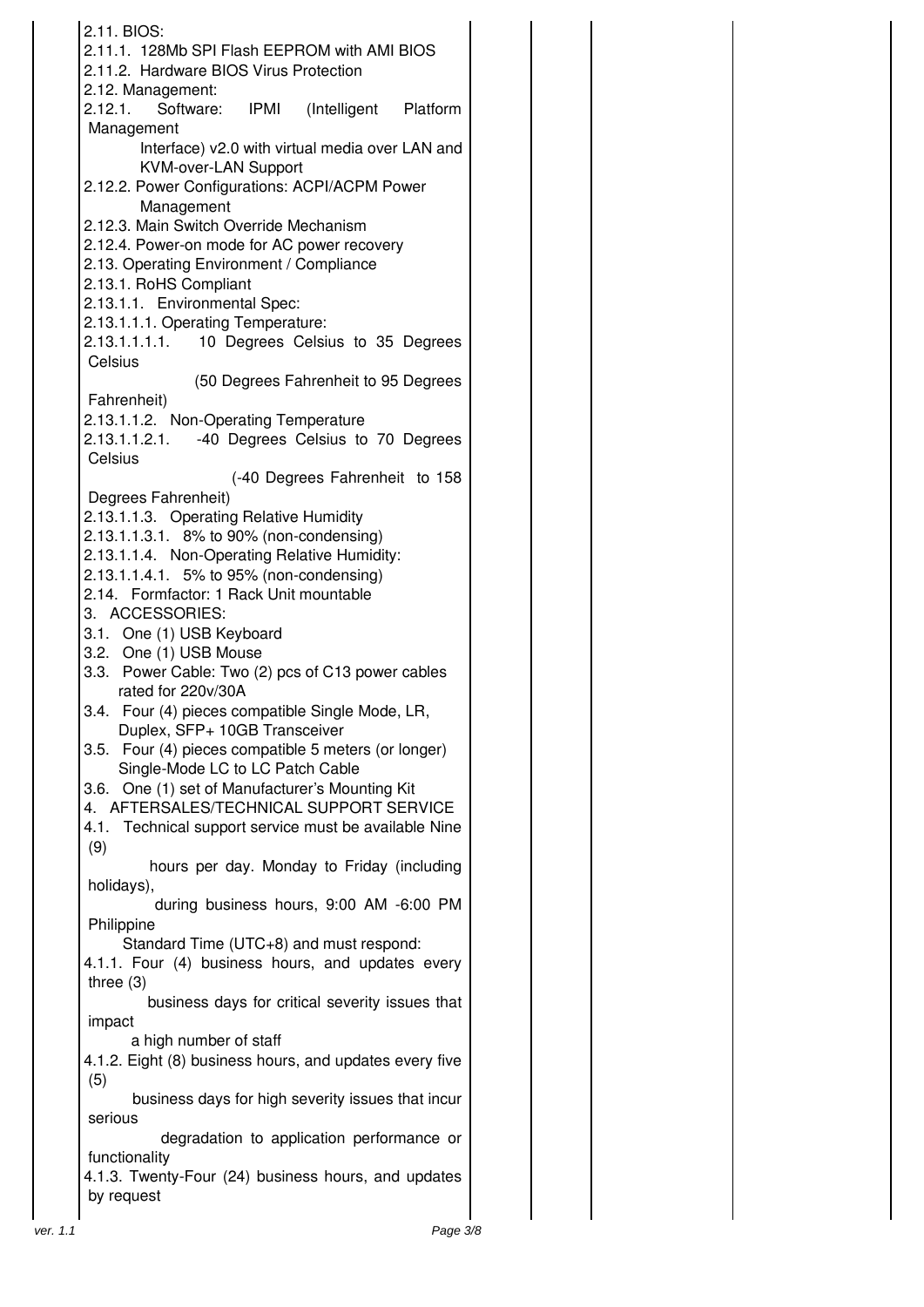for medium severity issues that moderately impact user operations 4.1.4. Forty-Eight (48) business hours, and updates by request for low priority issues such as inquiries or issues with limited impact on user operations 4.2. End-user must be able to request technical support by phone or email 4.3. Onsite technical support may be requested on special cases or critical severity issues 5. DOCUMENTARY REQUIREMENTS 5.1. The supplier/retailer/manufacturer of the equipment must possess ISO certification (or any equivalent certification) that guarantees that their production process is governed by quality management practices. The bidder must submit documentary proof of ISO certification of the offered brands issued by accredited registrars or any equivalent certification body. 5.2. The prospective bidder must supply a hardcopy certification signed by the original equipment manufacturer or its authorized Philippine distributor, authorizing the aforementioned to promote, distribute, sell, and provide post-sales technical support for the equipment. 6. WARRANTY SERVICE 6.1. Coverage: Three (3) years manufacturer's warranty 6.2. Shall also include onsite services, parts, and labor 6.3. The obligation for warranty shall be submitted upon delivery. It shall be covered by either retention money in an amount equivalent to at least five percent (5%) of every progress payment, or a special bank guarantee equivalent to at least five percent (5%) of the total contract price. 6.4. The Server must be shipped with thirty (30)-calendar day return for advance replacement on DOA parts and components, and three (3)-year limited warranty that covers defects in materials and workmanship. 7. PAYMENT AND DELIVERY TERMS 7.1. Delivery of the Server shall be made by the supplier within ninety (90) calendar days upon issuance of Notice to Proceed (NTP) 7.2. Payment shall be made only upon certification/acceptance by the End-user to the effect that the Goods have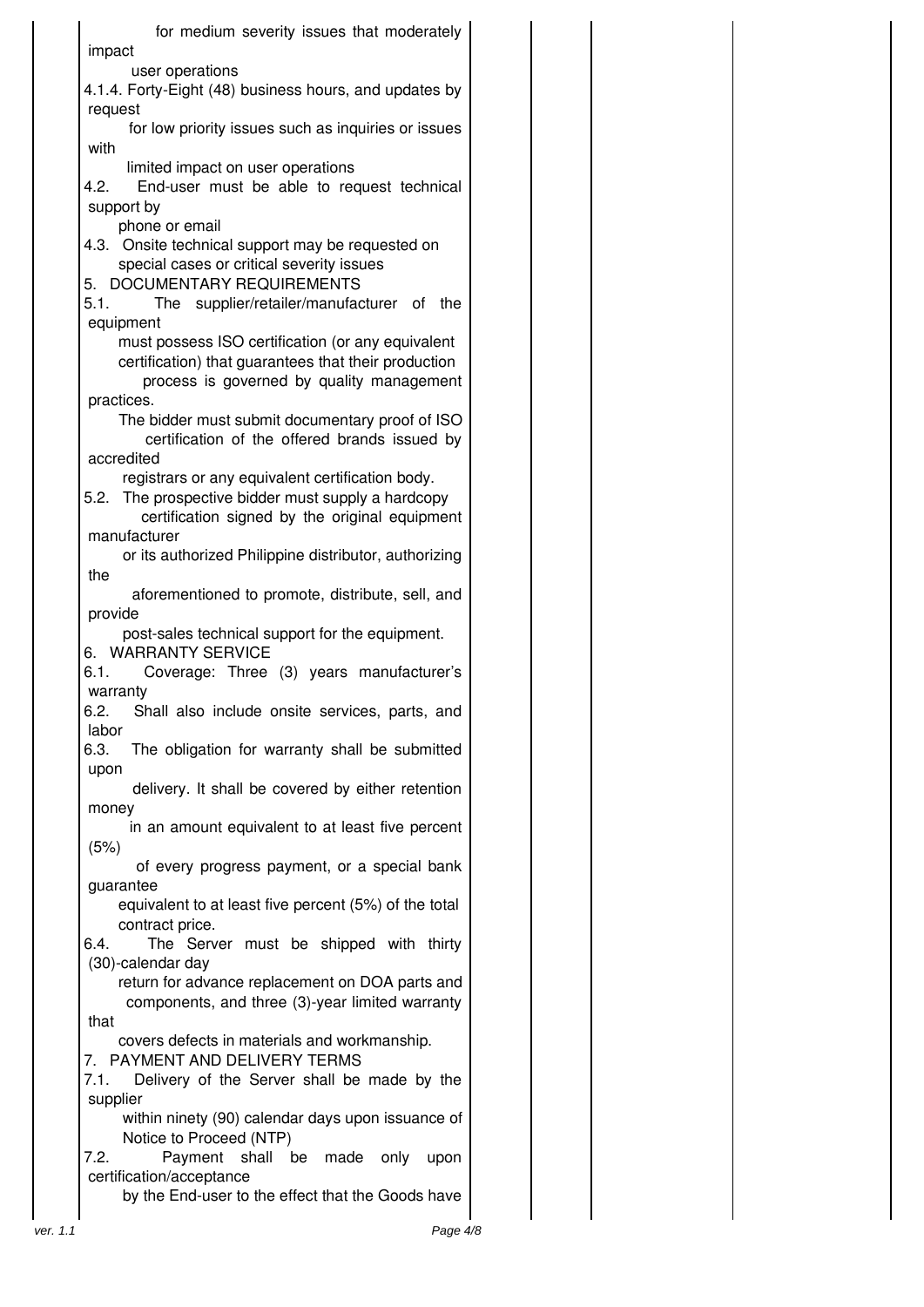|   | been<br>delivered in accordance with the terms of this<br>contract and<br>have been duly inspected and accepted. No<br>payment<br>shall be made for services not yet rendered or for<br>Goods,<br>supplies, and materials not yet delivered under<br>this contract.<br>7.3. Other Delivery Terms: With seven (7) days testing<br>period to<br>check for manufacturers defect before the<br>acceptance                                                                                                                                                                                                                                                                                                                                                                                                                                                                                                                                                                                                                                                                                                                                                                                                                                                                                                                                                                                                                                                                                                                                                                                                                                                                                                                                                                 |      |           |            |
|---|-----------------------------------------------------------------------------------------------------------------------------------------------------------------------------------------------------------------------------------------------------------------------------------------------------------------------------------------------------------------------------------------------------------------------------------------------------------------------------------------------------------------------------------------------------------------------------------------------------------------------------------------------------------------------------------------------------------------------------------------------------------------------------------------------------------------------------------------------------------------------------------------------------------------------------------------------------------------------------------------------------------------------------------------------------------------------------------------------------------------------------------------------------------------------------------------------------------------------------------------------------------------------------------------------------------------------------------------------------------------------------------------------------------------------------------------------------------------------------------------------------------------------------------------------------------------------------------------------------------------------------------------------------------------------------------------------------------------------------------------------------------------------|------|-----------|------------|
| 2 | <b>Server</b><br>Supply, delivery, installation, and testing of server unit<br>charged to NTC Region 8<br>1. BACKGROUND AND OBJECTIVES:<br>1.1. The Advanced Science and Technology Institute<br>is<br>seeking qualified and competent bidders for the<br>supply and delivery of testing server.<br>1.2. The approved budget for the contract is inclusive<br>of all applicable government taxes and services<br>charges.<br>1.3. This Server will be used as a link testing server<br>for the<br>Project and will be deployed in the regional point<br>of presence.<br>1.4.<br>Winning bidder shall install the latest stable<br>version<br>of Ubuntu Operating System (OS)<br>1.5. The technical specifications indicated herein are<br>minimum requirements unless otherwise specified.<br>1.6. One (1) unit of Server<br>2. TECHNICAL SPECIFICATIONS:<br>2.1. Processor<br>2.1.1. Four-core Intel Xeon Processor E5-2637<br>v4 3.5.3 7GHz Turbo or equivalent<br>2.2. Memory:<br>2.2.1. Four (4) x 64GB DDR4 ECC LRDIMM 2666,<br>1.2V, corrects single-bit errors and<br>detect double-bit errors (using ECC memory)<br>2.3. Disk:<br>2.3.1. Two (2) x 1.92TB or larger SATA Enterprise<br>2.5" SSD 6.0Gb/s<br>2.4. SATA:<br>2.4.1. With Hardware RAID Support (RAID 0,1,5,10)<br>and with support for Software RAID<br>2.4.2. SATA3 (6Gbps) via C612 Controller<br>2.4.3. SATA DOM Power Connector<br>2.5. Drive Bays: Two (2) x 2.5" Drive Bays<br>2.6. Network:<br>2.6.1. Dual Port Gigabit Ethernet<br>2.6.2. Virtual Machine Device Queues reduced<br>I/O overhead<br>2.6.3. Support 10Base-T, 100Base-TX, and<br>1000Base-T, RJ45 Output<br>2.6.4. Two (2) x RJ45 Gigabit Ethernet LAN<br>Ports (on-board)<br>2.6.5. One (1) x RJ45 Dedicated IPMI LAN port | unit | 548350.00 | 548,350.00 |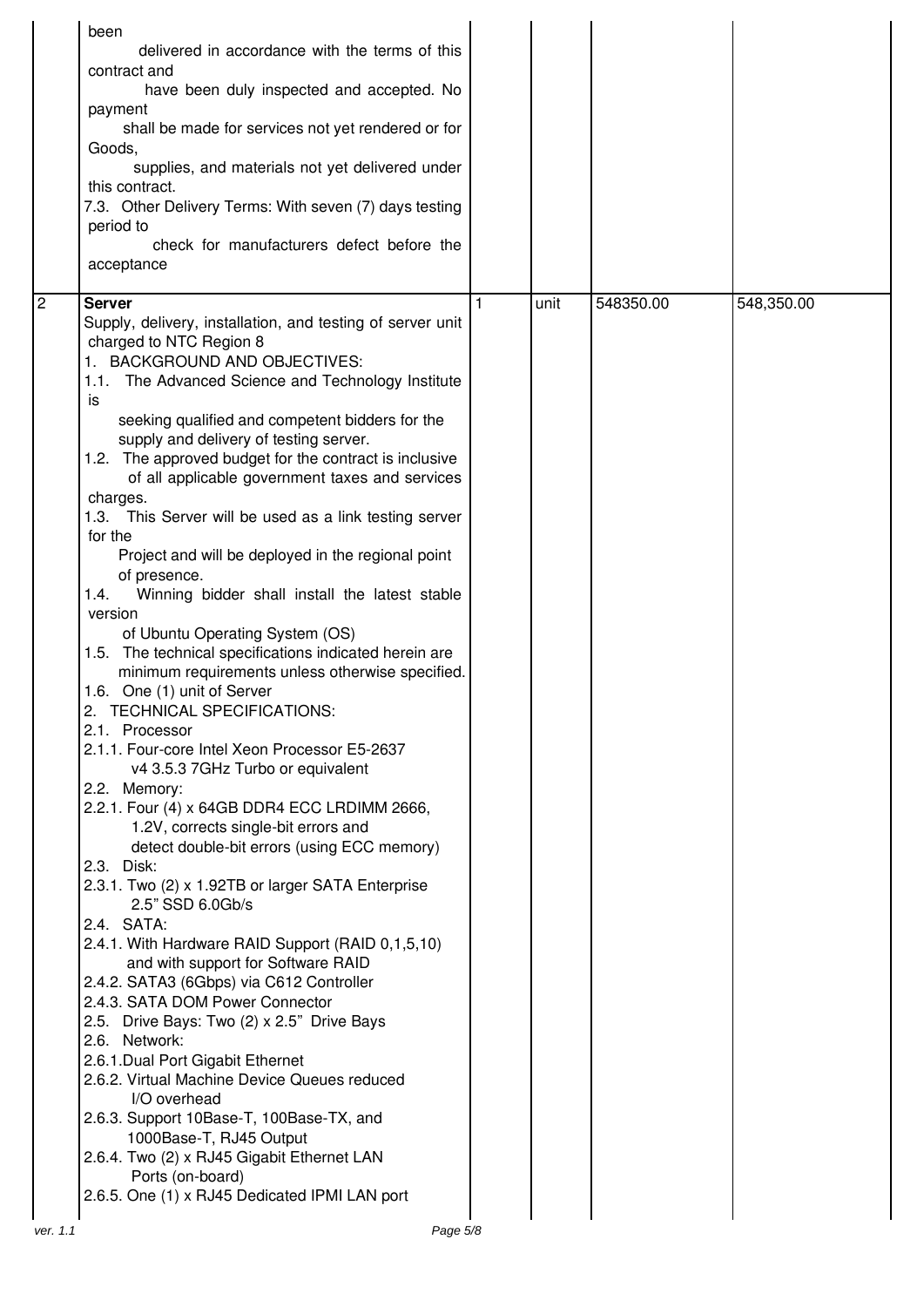(on-board) 2.6.6. Two (2) Port 10Gb Ethernet with SFP+, Low-profile (add-on, with needed riser, Linux Driver) 2.7. AC/DC Redundant Power Supplies 2.7.1. 400W 1U Redundant Power Supplies with PMBus 2.7.2. Total Output Power: 400W 2.7.2.1. Input: 2.7.2.1.1. 100-240Vac / 6.0 – 3.0A / 50-60Hz 2.7.2.1.2. 200-240Vdc / 3.4 – 3.2A (CCC Only) 2.7.2.1.3. Certification: Platinum Level Certified 2.8. Input / Output 2.8.1. One (1) x VGA Port 2.8.2. Two (2) x COM Ports (1 rear, 1 header) 2.8.3. Two (2) x RJ45 Gigabit Ethernet LAN Ports 2.8.4. One (1) x RJ45 Dedicated IPMI LAN Port 2.8.4.1. USB: 2.8.4.1.1. Two (2) x USB 3.0 Ports (rear) 2.8.4.1.2. Two (2) x USB 2.0 Ports (rear) 2.8.4.1.3. Two (2) x USB 3.0 Ports (front) 2.8.4.2. DOM: Two (2) x Super DOM (Disk on Module) Ports 2.9. Expansion Slots: 2.9.1.1. PCI-Express 2.9.1.1.1. Left Riser: Two (2) x PCI-E 3.0 x 16 slots  $2.9.1.1.2$ . One (1) x PCI-E  $37.0 \times 8$  LP Slot 2.10. FANS: 2.10.1. Four (4) x 40x56mm PWN Cooling Fans 2.10.2. Two (2) x Optional Fans for AOC Cooling 2.11. BIOS: 2.11.1. 128Mb SPI Flash EEPROM with AMI BIOS 2.11.2. Hardware BIOS Virus Protection 2.12. Management: 2.12.1. Software: IPMI (Intelligent Platform Management Interface) v2.0 with virtual media over LAN and KVM-over-LAN Support 2.12.2. Power Configurations: ACPI/ACPM Power Management 2.12.3. Main Switch Override Mechanism 2.12.4. Power-on mode for AC power recovery 2.13. Operating Environment / Compliance 2.13.1. RoHS Compliant 2.13.1.1. Environmental Spec: 2.13.1.1.1. Operating Temperature: 2.13.1.1.1.1. 10 Degrees Celsius to 35 Degrees **Celsius** (50 Degrees Fahrenheit to 95 Degrees Fahrenheit) 2.13.1.1.2. Non-Operating Temperature 2.13.1.1.2.1. -40 Degrees Celsius to 70 Degrees **Celsius** (-40 Degrees Fahrenheit to 158 Degrees Fahrenheit) 2.13.1.1.3. Operating Relative Humidity 2.13.1.1.3.1. 8% to 90% (non-condensing) 2.13.1.1.4. Non-Operating Relative Humidity: 2.13.1.1.4.1. 5% to 95% (non-condensing) 2.14. Formfactor: 1 Rack Unit mountable 3. ACCESSORIES: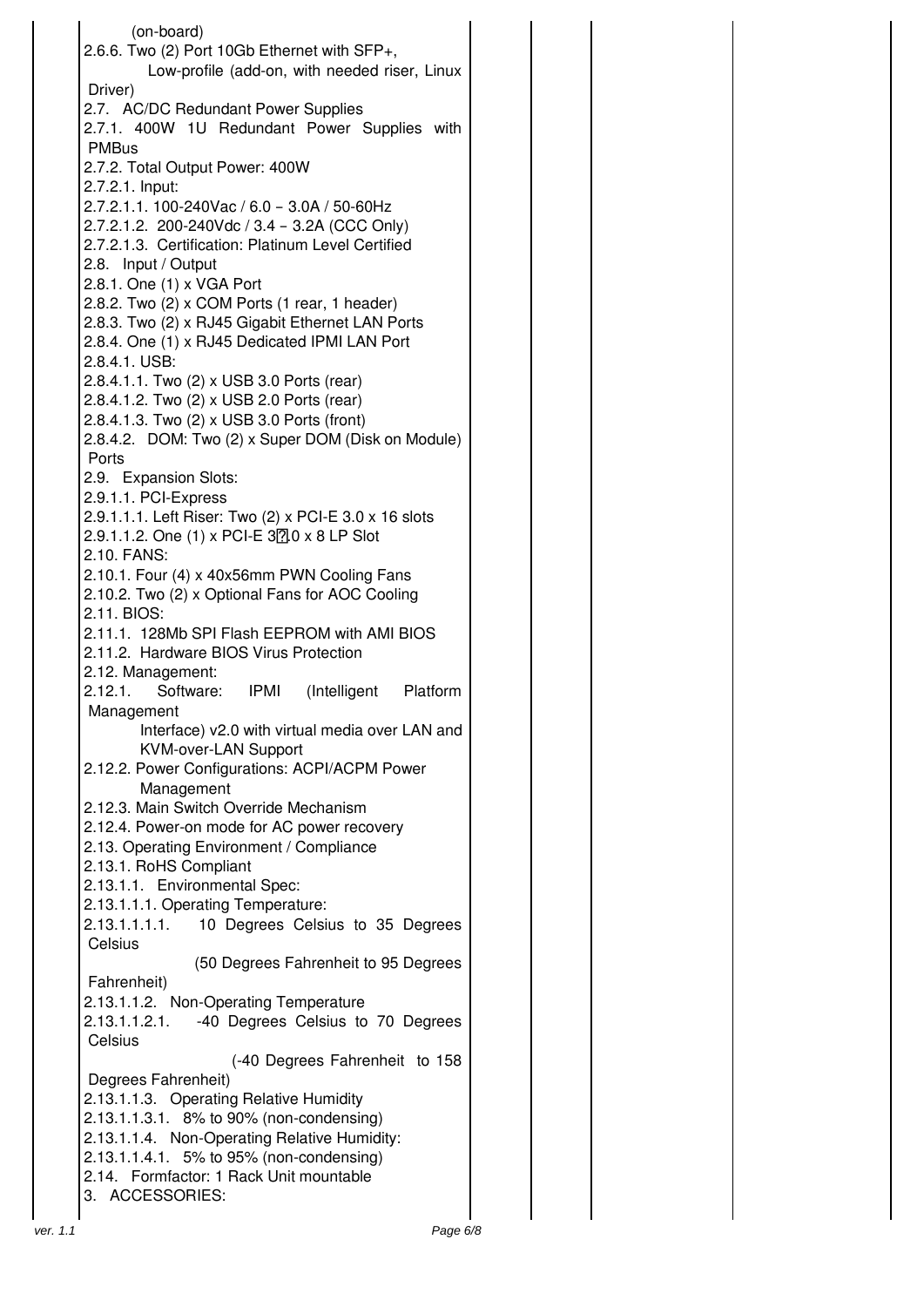|          | 3.1. One (1) USB Keyboard<br>3.2. One (1) USB Mouse<br>3.3. Power Cable: Two (2) pcs of C13 power cables<br>rated for 220v/30A<br>3.4. Four (4) pieces compatible Single Mode, LR, |  |  |
|----------|------------------------------------------------------------------------------------------------------------------------------------------------------------------------------------|--|--|
|          | Duplex, SFP+ 10GB Transceiver<br>3.5. Four (4) pieces compatible 5 meters (or longer)<br>Single-Mode LC to LC Patch Cable                                                          |  |  |
|          | 3.6. One (1) set of Manufacturer's Mounting Kit<br>4. AFTERSALES/TECHNICAL SUPPORT SERVICE<br>4.1. Technical support service must be available Nine                                |  |  |
|          | (9)<br>hours per day. Monday to Friday (including<br>holidays),                                                                                                                    |  |  |
|          | during business hours, 9:00 AM -6:00 PM<br>Philippine                                                                                                                              |  |  |
|          | Standard Time (UTC+8) and must respond:<br>4.1.1. Four (4) business hours, and updates every<br>three $(3)$                                                                        |  |  |
|          | business days for critical severity issues that<br>impact                                                                                                                          |  |  |
|          | a high number of staff<br>4.1.2. Eight (8) business hours, and updates every five<br>(5)                                                                                           |  |  |
|          | business days for high severity issues that incur<br>serious                                                                                                                       |  |  |
|          | degradation to application performance or                                                                                                                                          |  |  |
|          | functionality<br>4.1.3. Twenty-Four (24) business hours, and updates                                                                                                               |  |  |
|          | by request<br>for medium severity issues that moderately                                                                                                                           |  |  |
|          | impact<br>user operations                                                                                                                                                          |  |  |
|          | 4.1.4. Forty-Eight (48) business hours, and updates by<br>request                                                                                                                  |  |  |
|          | for low priority issues such as inquiries or issues<br>with                                                                                                                        |  |  |
|          | limited impact on user operations<br>End-user must be able to request technical<br>4.2.<br>support by                                                                              |  |  |
|          | phone or email<br>4.3. Onsite technical support may be requested on                                                                                                                |  |  |
|          | special cases or critical severity issues                                                                                                                                          |  |  |
|          | 5. DOCUMENTARY REQUIREMENTS<br>5.1.<br>The supplier/retailer/manufacturer of the                                                                                                   |  |  |
|          | equipment<br>must possess ISO certification (or any equivalent<br>certification) that guarantees that their production                                                             |  |  |
|          | process is governed by quality management<br>practices.                                                                                                                            |  |  |
|          | The bidder must submit documentary proof of ISO<br>certification of the offered brands issued by                                                                                   |  |  |
|          | accredited<br>registrars or any equivalent certification body.                                                                                                                     |  |  |
|          | The prospective bidder must supply a hardcopy<br>5.2.<br>certification signed by the original equipment                                                                            |  |  |
|          | manufacturer<br>or its authorized Philippine distributor, authorizing                                                                                                              |  |  |
|          | the<br>aforementioned to promote, distribute, sell, and                                                                                                                            |  |  |
|          | provide                                                                                                                                                                            |  |  |
| ver. 1.1 | Page 7/8                                                                                                                                                                           |  |  |